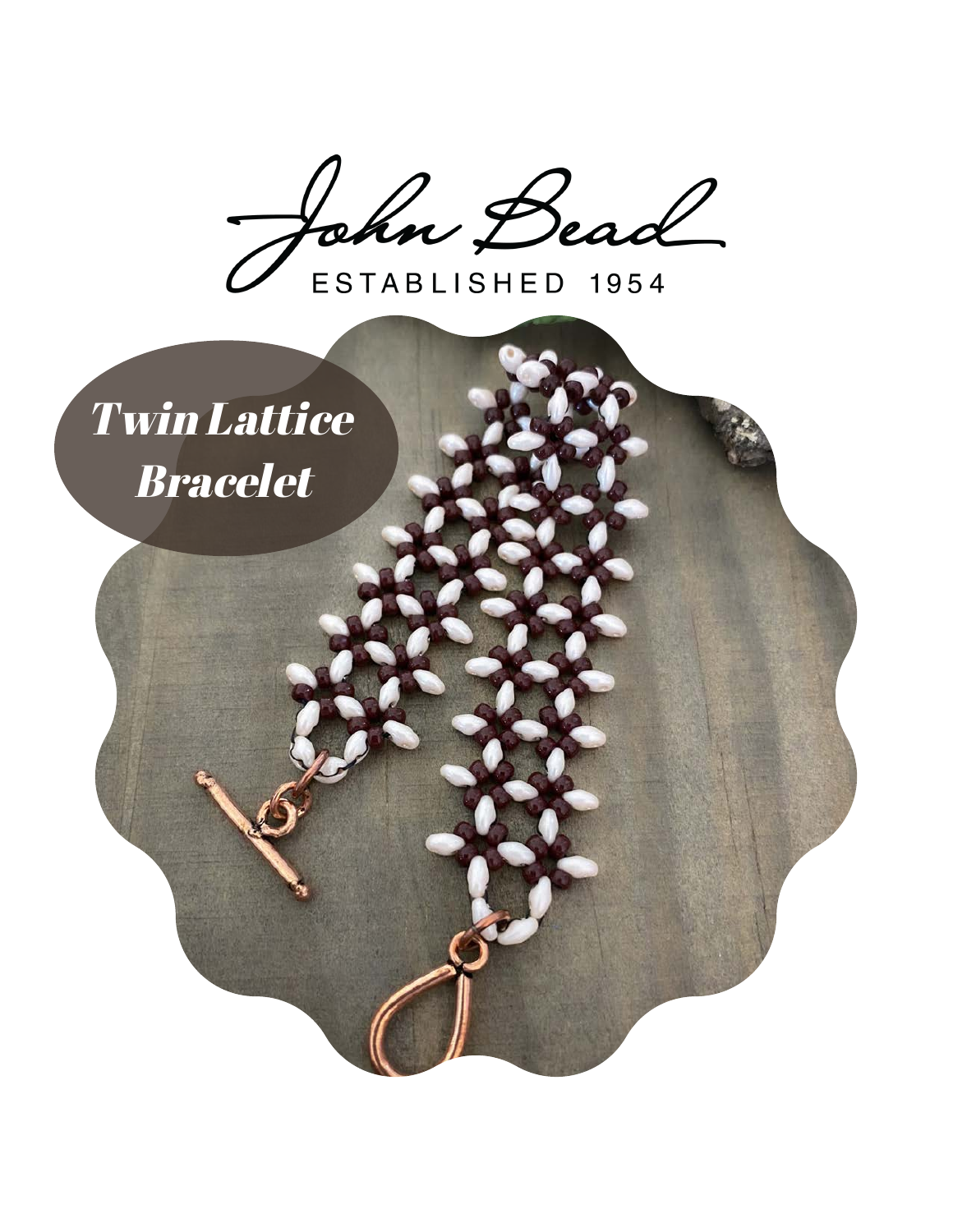#### Materials

John Bead Czech Twin 2-Hole Beads, Peach dyed, 67901020

Size 8/0 Seed Beads, Chocolate Brown, 695SB08O-0409V

Copper Oval Toggle Set, 23400966

Wildfire Beading Thread .006, 74423057-01

Size #12 Beading Needle, 74302005

[Battery Operated Heat Cord Cutter](https://www.johnbead.com/products/745/wildfire-battery-operated-heat-cord-cutter), 74509836

Thread Scissors, 74509607

Beading Mat, 74509851

Chain Nose Pliers, 22801016-05

Intermediate Bead Weaving

1 hour class



Share your designs with us! #JohnBead [Join the John Bead Facebook Group!](https://www.facebook.com/groups/Beadprojectsfromjohnbead)

ESTABLISHED 1954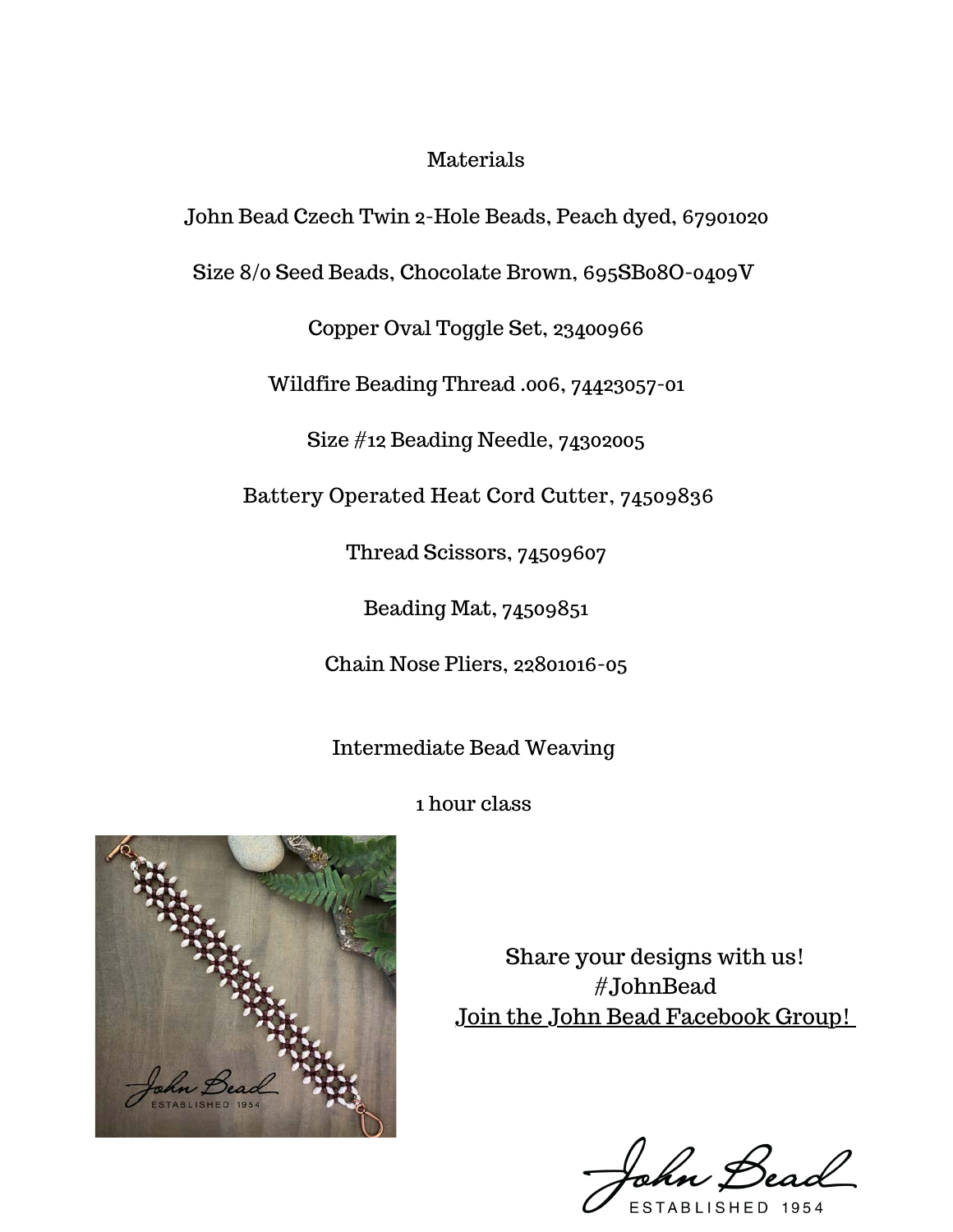John Bead Czech 2-Hole Twin Beads are combined with 8/0 seed beads in a Right Angle Weave design to create a beautiful, garden-ready latticework bracelet for Spring!

Abbreviations used in these instructions include: Twin - Czech Twin 2-Hole Seed Bead S8 - Size 8/0 Seed Bead

Step 1

Cut 65 to 70 inches of beading thread. Leaving a 15 inch tail, {string (1)Twin and (1)S8} four times. Go back through the first Twin. When stringing Twin beads, don't worry which hole is strung on this step. Reinforce this thread path by going through all the beads once more. Continue through the next S8, Twin, S8 and Twin. Do a step-up, which is to go through the open hole of the Twin bead your thread is exiting.



### Step 2

Begin adding on. {String (1)S8, (1)Twin} three times, plus (1)S8. Go back through the first Twin bead. Reinforce this by going through all the beads once more, then continue through the next S8, Twin, S8, and Twin, then step-up through that Twin. Repeat this step until you have created a length that is 1/2" shorter than your desired, clasped length.

ESTABLISHED 1954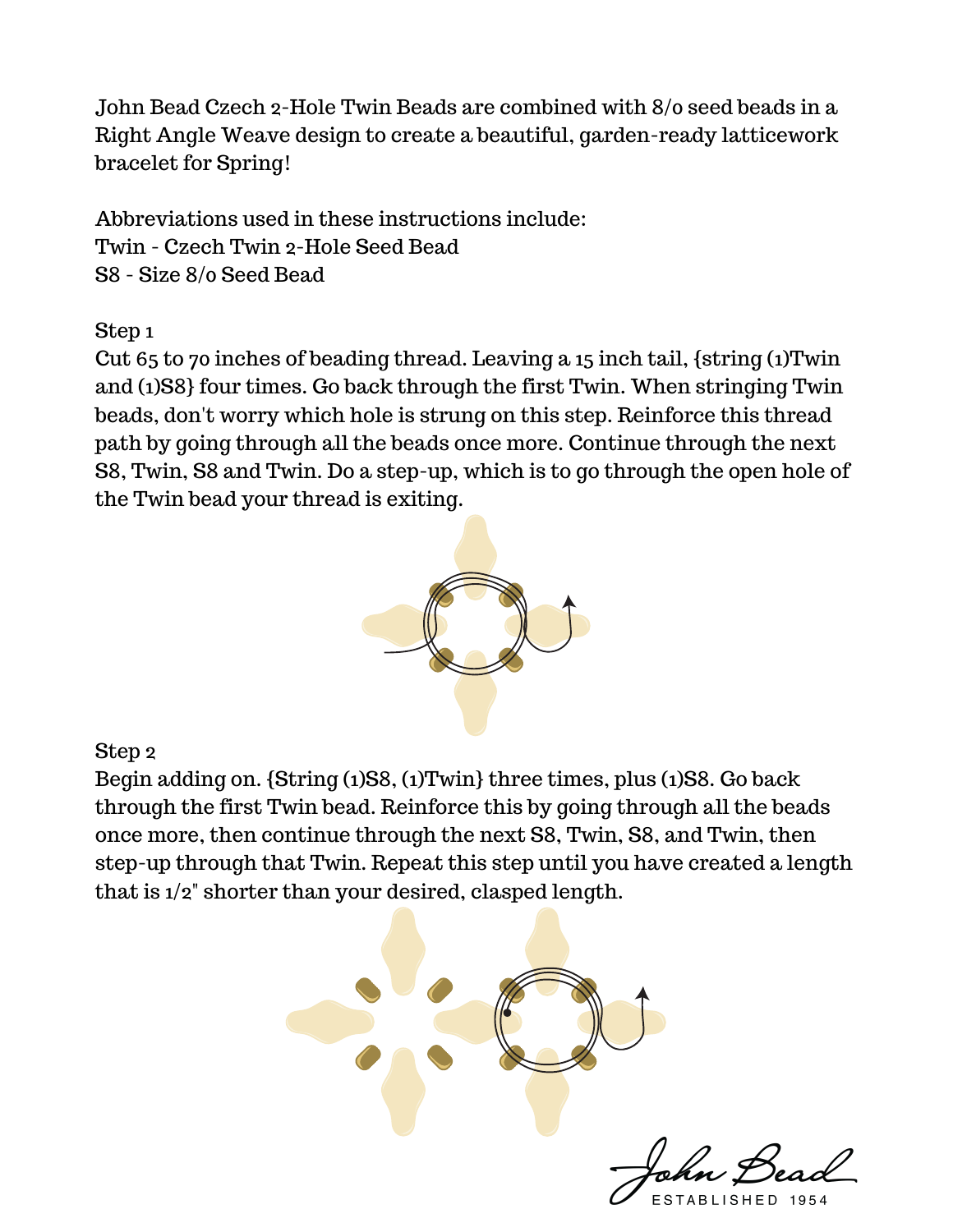## Step 3

Next, let's add on another row. To do this, we will join a new lattice star onto the existing ones.Weave to exit from a Twin bead on one of the edges and step-up through the open hole. {String (1)S8 and (1)Twin} three times, plus (1)S8. Go back through the first Twin. Reinforce through all beads once, then weave to exit from the Twin bead that is facing the direction heading back down the bracelet. Step-up to exit from the open hole of that Twin bead.



### Step 4

String (1)S8. Go through the open hole of the Twin bead from the former row below, then {string (1)S8, (1)Twin} twice, plus (1)S8. Go back through the first Twin. Reinforce through all beads once, then continue through the next S8, Twin, S8, Twin, then step-up through the Twin bead. Repeat this step until you reach the end of the bracelet.